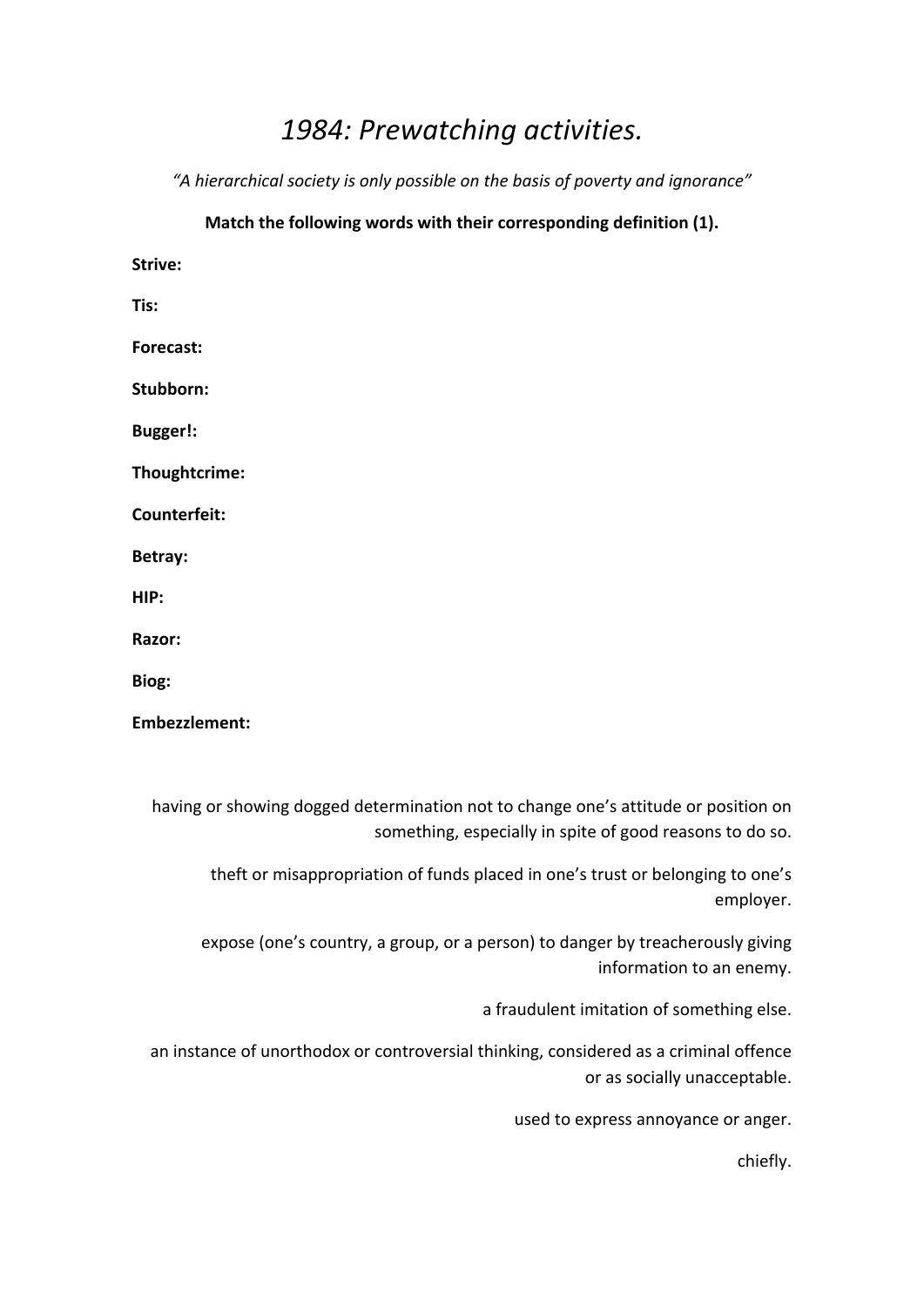a calculation or estimate of future events, especially coming weather or a financial trend.

abbreviation of home information pack. A set of information about a house or flat that a seller must provide to a potential buyer.

an instrument with a sharp blade or set of blades, used to remove unwanted hair from the face or body.

a biography.

make great efforts to achieve or obtain something.

| Match the following words with their corresponding definition (2). |
|--------------------------------------------------------------------|
| Mislead:                                                           |
| <b>Willpower:</b>                                                  |
| Pledge:                                                            |
| Perish:                                                            |
| Spanner:                                                           |
| Thee:                                                              |
| <b>Burrow:</b>                                                     |
| Steamer:                                                           |
| Nest:                                                              |
| Sink:                                                              |
| Treasonable:                                                       |
| Coal:                                                              |
|                                                                    |

a hole or tunnel dug by a small animal, especially a rabbit, as a dwelling.

archaic or dialect form of you, as the singular object of a verb or preposition.

punishable as treason or as committing treason.

a ship, boat, or locomotive powered by steam.